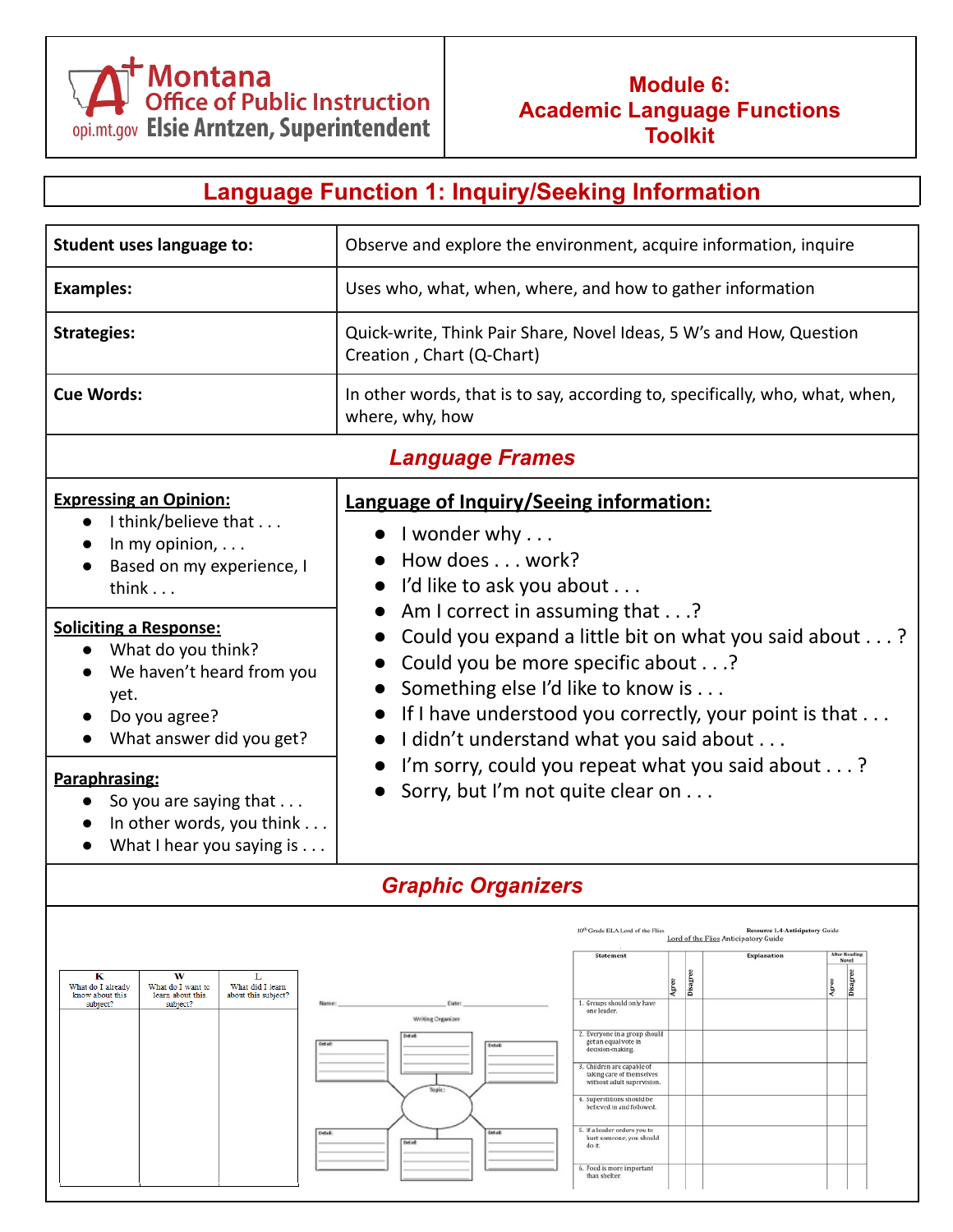# **Language Function 2: Summarizing and Informing**

| Student uses language to:                                                                                                                                                             | Identify, report or describe information                                                                                                                                                                                                                                                                                                                                                                                                                              |  |  |  |
|---------------------------------------------------------------------------------------------------------------------------------------------------------------------------------------|-----------------------------------------------------------------------------------------------------------------------------------------------------------------------------------------------------------------------------------------------------------------------------------------------------------------------------------------------------------------------------------------------------------------------------------------------------------------------|--|--|--|
| <b>Examples:</b>                                                                                                                                                                      | Recount information presented by teacher or text; retell a story or personal<br>experience                                                                                                                                                                                                                                                                                                                                                                            |  |  |  |
| <b>Strategies:</b>                                                                                                                                                                    | Novel Ideas Only, Writing Frames                                                                                                                                                                                                                                                                                                                                                                                                                                      |  |  |  |
| <b>Cue Words:</b>                                                                                                                                                                     | In short, in summary, to sum up, finally, all in all, in conclusion                                                                                                                                                                                                                                                                                                                                                                                                   |  |  |  |
|                                                                                                                                                                                       | <b>Language Frames</b>                                                                                                                                                                                                                                                                                                                                                                                                                                                |  |  |  |
| <b>Reporting on a Partner's (or</b><br>anyone's) idea:<br>indicated that<br>pointed out to me<br>that<br>emphasized that<br>concluded that                                            | <b>Language of Summarizing:</b><br>• On the whole<br>Basically he/she is saying that<br>In this text, the author argues that<br>To support the main claim, the author provides evidence<br>that suggests that<br><b>Language of Informing:</b><br>The advantages of _____ outweigh the disadvantages of<br>insofar as<br>• The statistics are misleading because they do/not show<br>These [facts/reasons/data] strongly suggest that Yet<br>some argue strongly that |  |  |  |
| <b>Graphic Organizers</b>                                                                                                                                                             |                                                                                                                                                                                                                                                                                                                                                                                                                                                                       |  |  |  |
| Summarizing Non-Fiction Content<br>Task:<br><b>Section Title</b><br>Heading:<br>Heading:<br>Key Ideas<br>Key Ideas<br>ı.<br>2.<br>2.<br>3.<br>3.<br>Main Idea<br>Main Idea<br>Summary | Title<br>Somebody Who was the main character?<br>Wanted What did the main character want?<br>Heading:<br>Key Ideas<br>2.<br>What was the problem?<br>But<br>3.<br>Main Idea<br>So How was the problem solved?                                                                                                                                                                                                                                                         |  |  |  |
|                                                                                                                                                                                       | How does the story end?<br>Then                                                                                                                                                                                                                                                                                                                                                                                                                                       |  |  |  |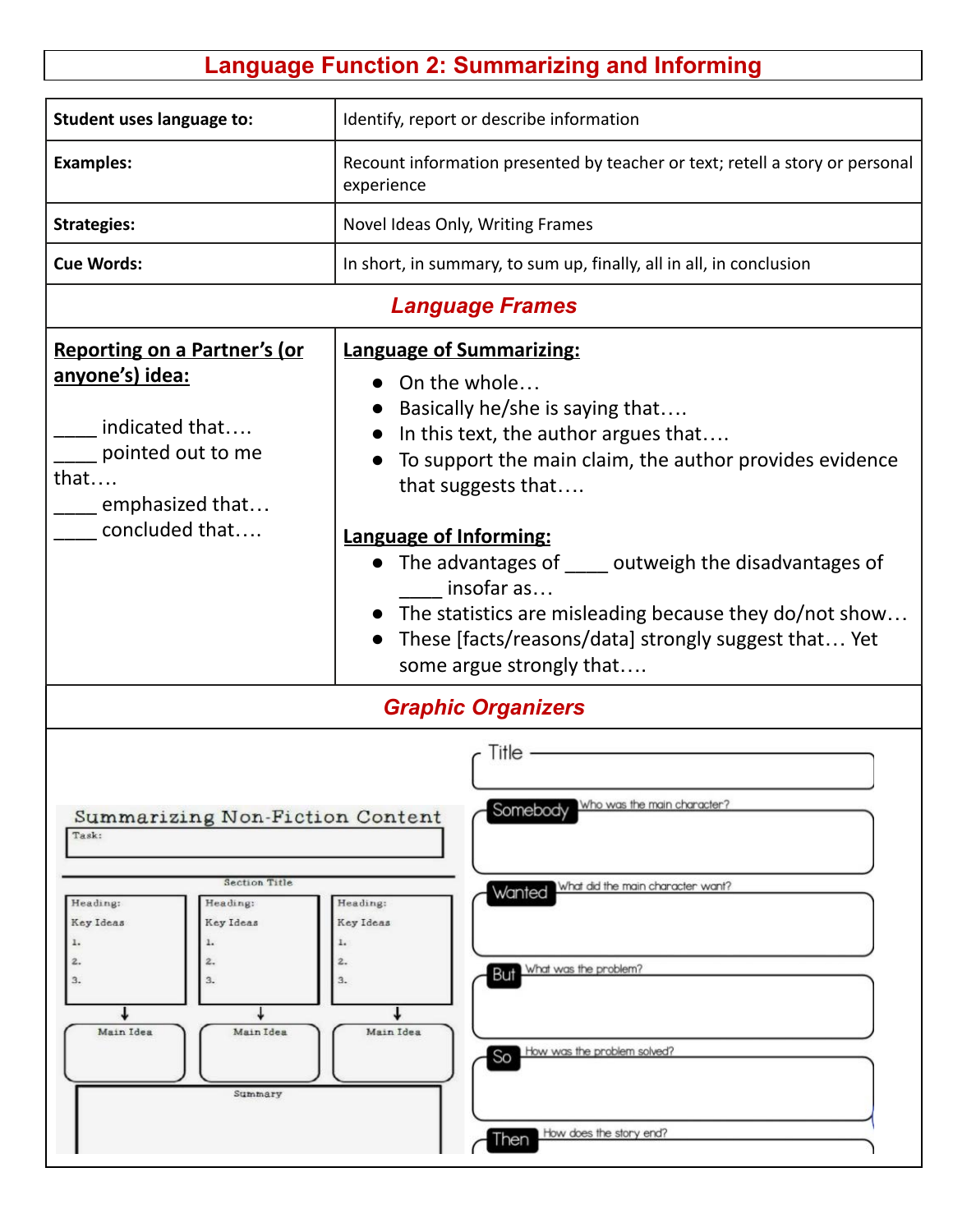## **Language Function 3: Comparing and Contrasting**

| Student uses language to: | Describe similarities and differences in objects or ideas                                                                                                                                                                                                                                        |
|---------------------------|--------------------------------------------------------------------------------------------------------------------------------------------------------------------------------------------------------------------------------------------------------------------------------------------------|
| <b>Examples:</b>          | Make/explain a graphic organizer to show similarities and contrasts; Write in bullet<br>or paragraph format to specify similarities / differences; Categorizing to organize<br>terms or ideas; Verbal clarification of similarities or differences through questioning<br>or pairing activities. |
| <b>Strategies:</b>        | Categories on a wall, Content Curiosities (Survey), Jigsaw Project                                                                                                                                                                                                                               |
| Cue Words:                | likewise, however, nevertheless, despite, on the other hand, on the contrary,<br>contrary to, conversely, rather, still                                                                                                                                                                          |

## *Language Frames*

#### **Language of Comparing and Contrasting:**

- One similarity/difference between [subject 1] and [subject 2] is .... [Subject 1] and [subject 2] are similar because they both….
- [Subject 1] and [subject 2] are rather different because while [subject 1] has \_\_\_\_\_\_\_, [subject 2] has
- Whereas [subject 1] is ... , [subject 2] is ... [Subject 1] is …. Similarly / In contrast, [subject 2] is ….

#### **Language of Agreeing:**

- My idea/answer/explanation is similar to/related to...
- lagree with (a person) that...
- My idea builds upon (a person's) idea…
- I don't agree with you because...

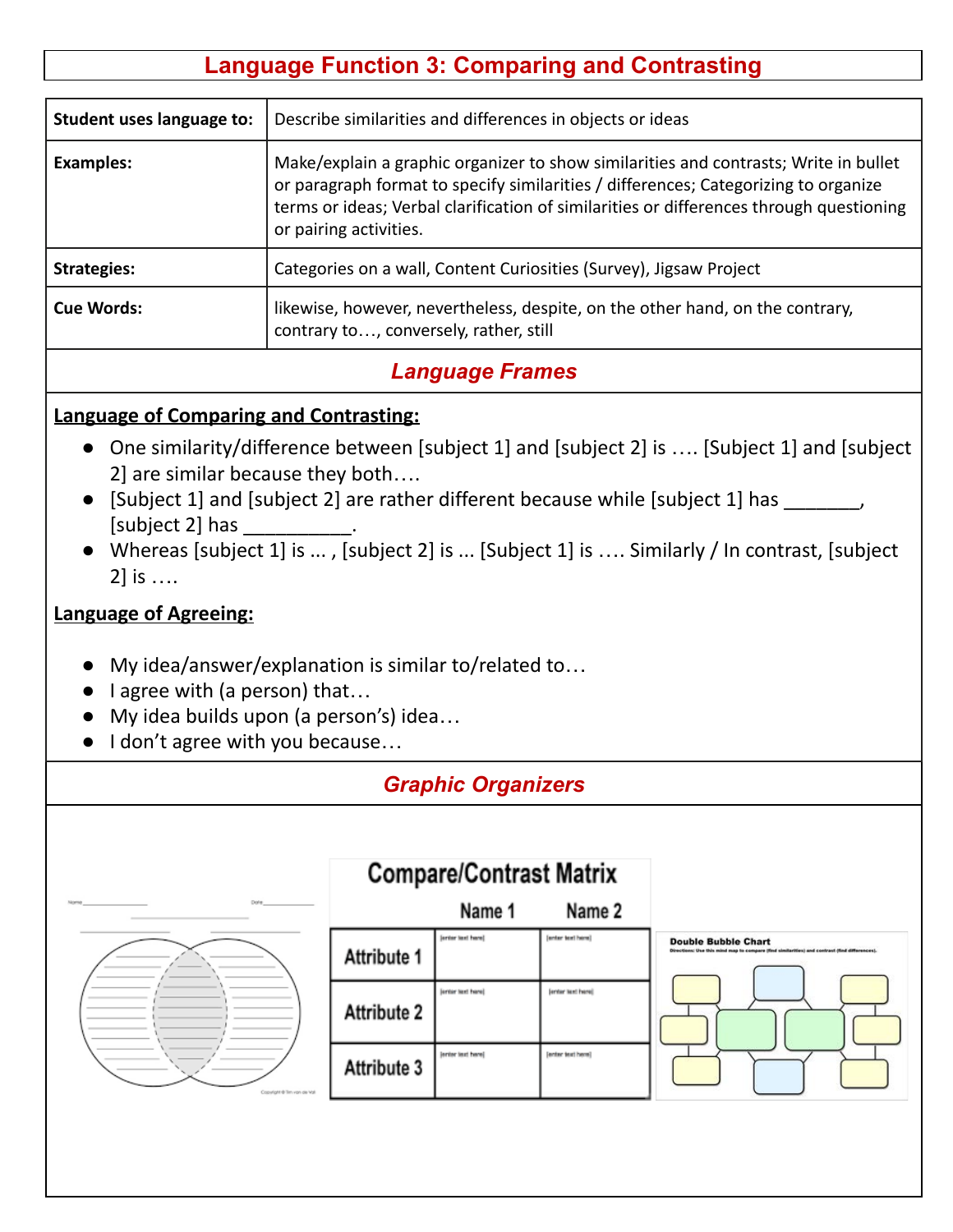# **Language Function 4: Sequencing/Ordering**

| Student uses language to:                                                                                                                                                                                                                                                                                            | Sequence objects, ideas, or events.                                                                                                                                                                            |  |  |
|----------------------------------------------------------------------------------------------------------------------------------------------------------------------------------------------------------------------------------------------------------------------------------------------------------------------|----------------------------------------------------------------------------------------------------------------------------------------------------------------------------------------------------------------|--|--|
| <b>Examples:</b>                                                                                                                                                                                                                                                                                                     | Describe / make a timeline, Continuum, Cycle, Narrative sequence                                                                                                                                               |  |  |
| <b>Strategies:</b>                                                                                                                                                                                                                                                                                                   | Mix and match, Categories on a wall, Collaborative Poster                                                                                                                                                      |  |  |
|                                                                                                                                                                                                                                                                                                                      |                                                                                                                                                                                                                |  |  |
| <b>Cue Words:</b>                                                                                                                                                                                                                                                                                                    | at which point, at this time, simultaneously, subsequently                                                                                                                                                     |  |  |
|                                                                                                                                                                                                                                                                                                                      | <b>Language Frames</b>                                                                                                                                                                                         |  |  |
| <b>Language of Sequencing:</b><br>$\bullet$ First,  and second,<br>$\bullet$<br>Finally ___ proceeded to<br>Consequently the ____ began to<br>Previously, had decided to<br>Following this event,<br>Initially  Some time later<br>$\bullet$<br>• After $\dots$ the next step is/was to<br>In the first stage/phase, | Meanwhile, the eappeared to be<br>While [subject 1] was , [subject 2] was simultaneously/concurrently<br>What occurred/happened prior to was that<br>The transition between stages _ and _ can be described as |  |  |
| <b>Graphic Organizers</b>                                                                                                                                                                                                                                                                                            |                                                                                                                                                                                                                |  |  |
| Date<br><u></u><br>$\mathbf{1}$<br>,,,,,,,,,,,,,,,,,                                                                                                                                                                                                                                                                 | First<br>Next<br>La st                                                                                                                                                                                         |  |  |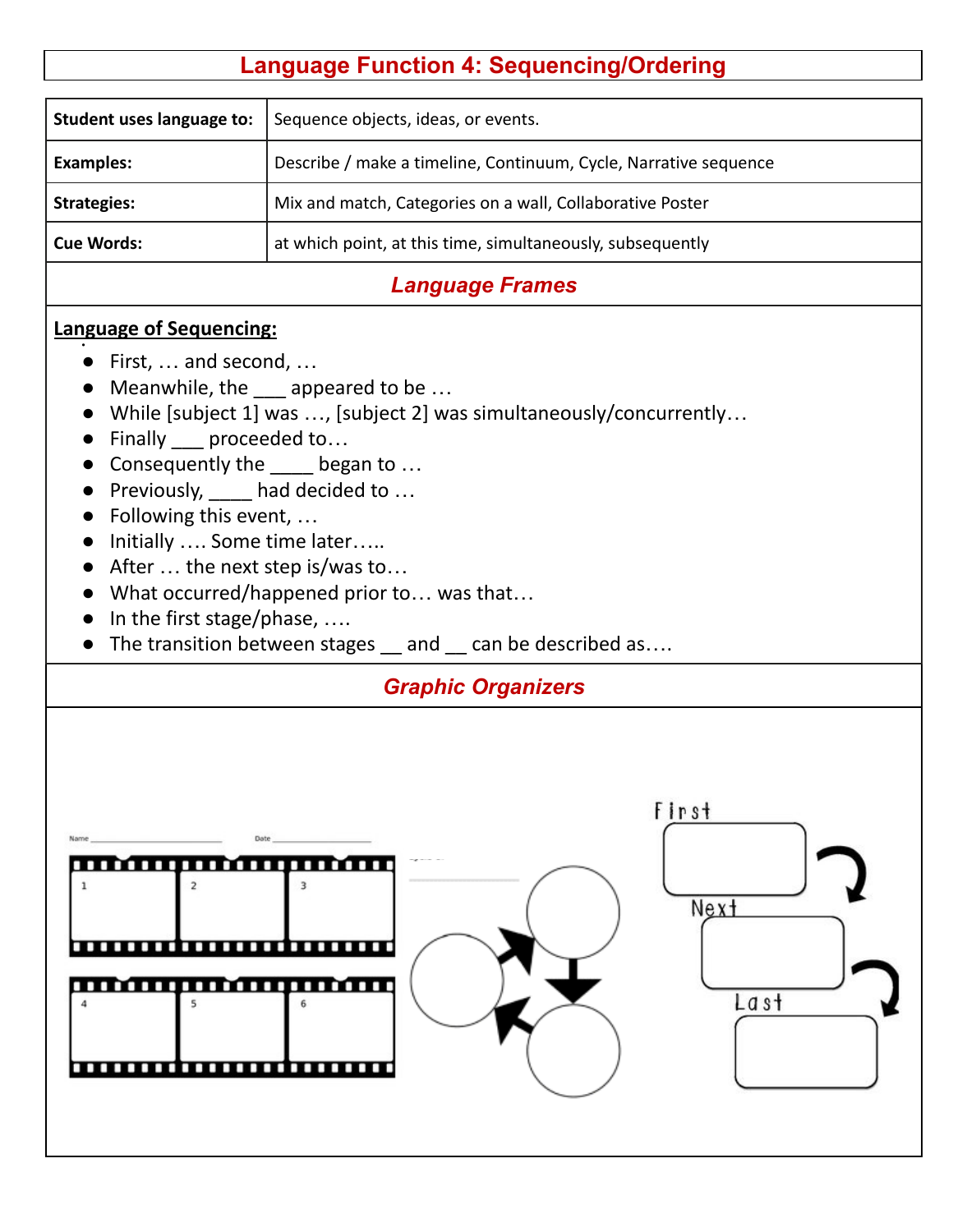## **Language Function 5: Classifying**

| <b>Student uses</b><br>language to: | Group objects or ideas according to their characteristics. It is critical to identify the rules<br>that govern class or category membership. |
|-------------------------------------|----------------------------------------------------------------------------------------------------------------------------------------------|
| <b>Examples:</b>                    | Describe organizing principle(s), explain why A is an example and B is not,                                                                  |
| <b>Strategies:</b>                  | Collaborative poster, categories on a wall, word sorts, sort and label                                                                       |
| <b>Cue Words:</b>                   | Sort, categorize, select, belongs to, fits into, features, traits, qualities                                                                 |
|                                     |                                                                                                                                              |

## *Language Frames*

#### **Language of Classifying:**

- **\_\_\_\_** consists of [quantity] categories.
- The [quantity] categories of  $\frac{1}{\sqrt{2}}$  are  $\frac{1}{\sqrt{2}}$  and  $\frac{1}{\sqrt{2}}$ .
- We can classify \_\_\_\_\_ according to... \_\_\_\_\_ and \_\_\_\_\_\_ are types of ... because....
- The most salient characteristic(s) of this group is/are...
- An appropriate name for this group is ... owing to the fact that they all... \_\_\_\_\_correlates to insofar as….
- These \_\_\_\_\_ are arranged according to....

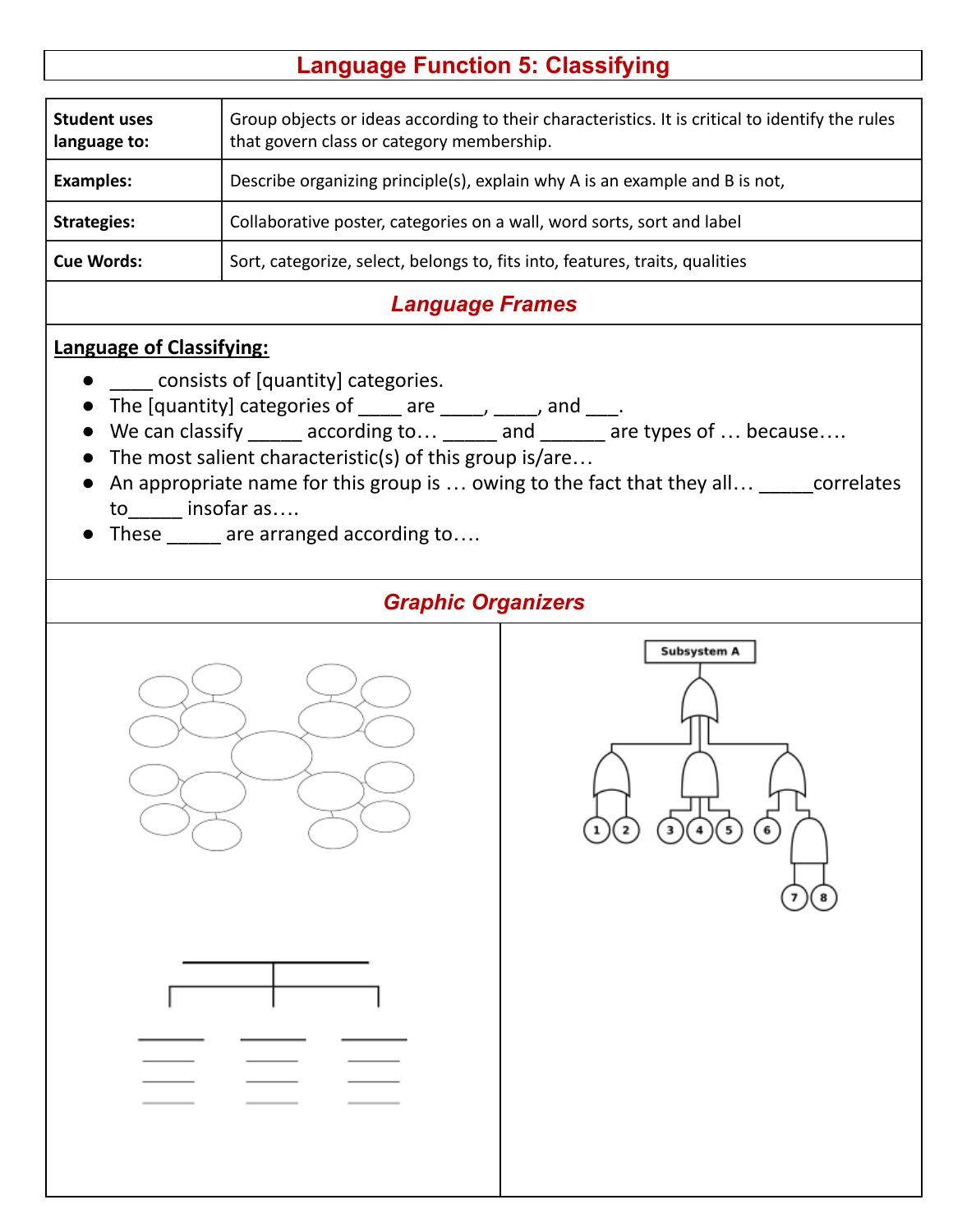## **Language Function 5: Classifying**

| <b>Student uses</b><br>language to: | Group objects or ideas according to their characteristics. It is critical to identify the rules<br>that govern class or category membership. |
|-------------------------------------|----------------------------------------------------------------------------------------------------------------------------------------------|
| <b>Examples:</b>                    | Describe organizing principle(s), explain why A is an example and B is not,                                                                  |
| <b>Strategies:</b>                  | Collaborative poster, categories on a wall, word sorts, sort and label                                                                       |
| <b>Cue Words:</b>                   | Sort, categorize, select, belongs to, fits into, features, traits, qualities                                                                 |
|                                     |                                                                                                                                              |

## *Language Frames*

### **Language of Classifying:**

- consists of [quantity] categories.
- The [quantity] categories of  $\frac{1}{\sqrt{2}}$  are  $\frac{1}{\sqrt{2}}$  and  $\frac{1}{\sqrt{2}}$ .
- We can classify \_\_\_\_\_ according to... \_\_\_\_\_ and \_\_\_\_\_\_ are types of ... because....
- The most salient characteristic(s) of this group is/are...
- An appropriate name for this group is ... owing to the fact that they all... \_\_\_\_\_correlates to insofar as….
- These \_\_\_\_\_ are arranged according to....

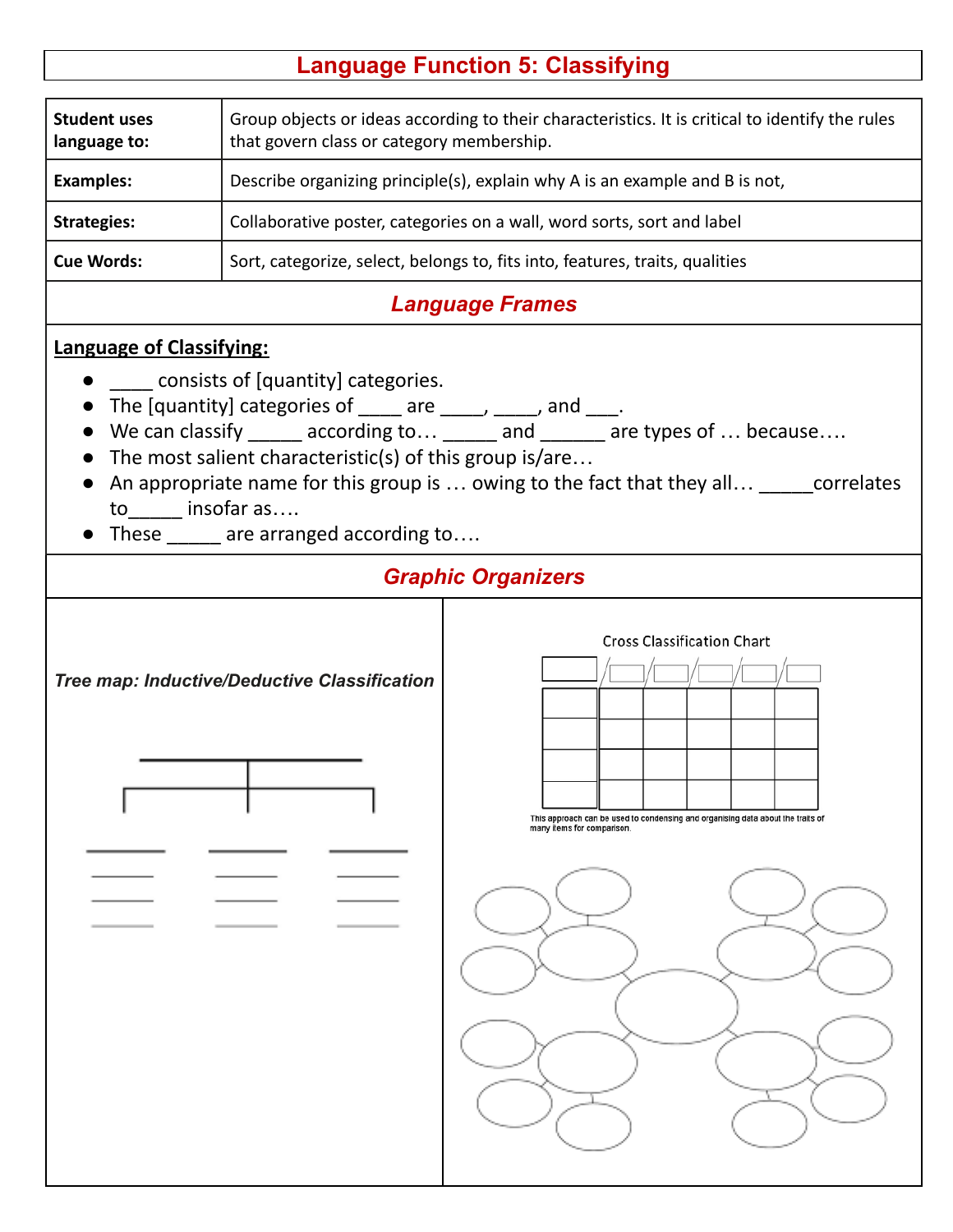## **Language Function 6: Analyzing**

| Student uses language to: | Separate whole into parts, identify relationships and patterns                                          |
|---------------------------|---------------------------------------------------------------------------------------------------------|
| <b>Examples:</b>          | Describe parts, features, or main idea of information                                                   |
| <b>Strategies:</b>        | Analysis Pizza, Collaborative poster, word sorts, sort and label, dissecting, various<br>lab activities |
| <b>Cue Words:</b>         | Examine, scrutinize, break down, dissect, investigate, determine, elements                              |
|                           |                                                                                                         |

### *Language Frames*

#### **Language of Analysis:**

- We can interpret \_\_\_\_\_ as ....
- Given the evidence, we can deduce that...  $\qquad \qquad$  can be differentiated from  $\qquad \qquad$ based on… After a thorough analysis of the evidence, we conclude that….
- This is significant because...
- After careful examination of... it appears that... \_\_\_\_\_\_ is related to \_\_\_\_\_\_ insofar as.... \_\_\_ and are connected by….. This is important because…
- We can draw parallels between \_\_\_\_ and the world/other texts/self because….

### *Graphic Organizers*



Character's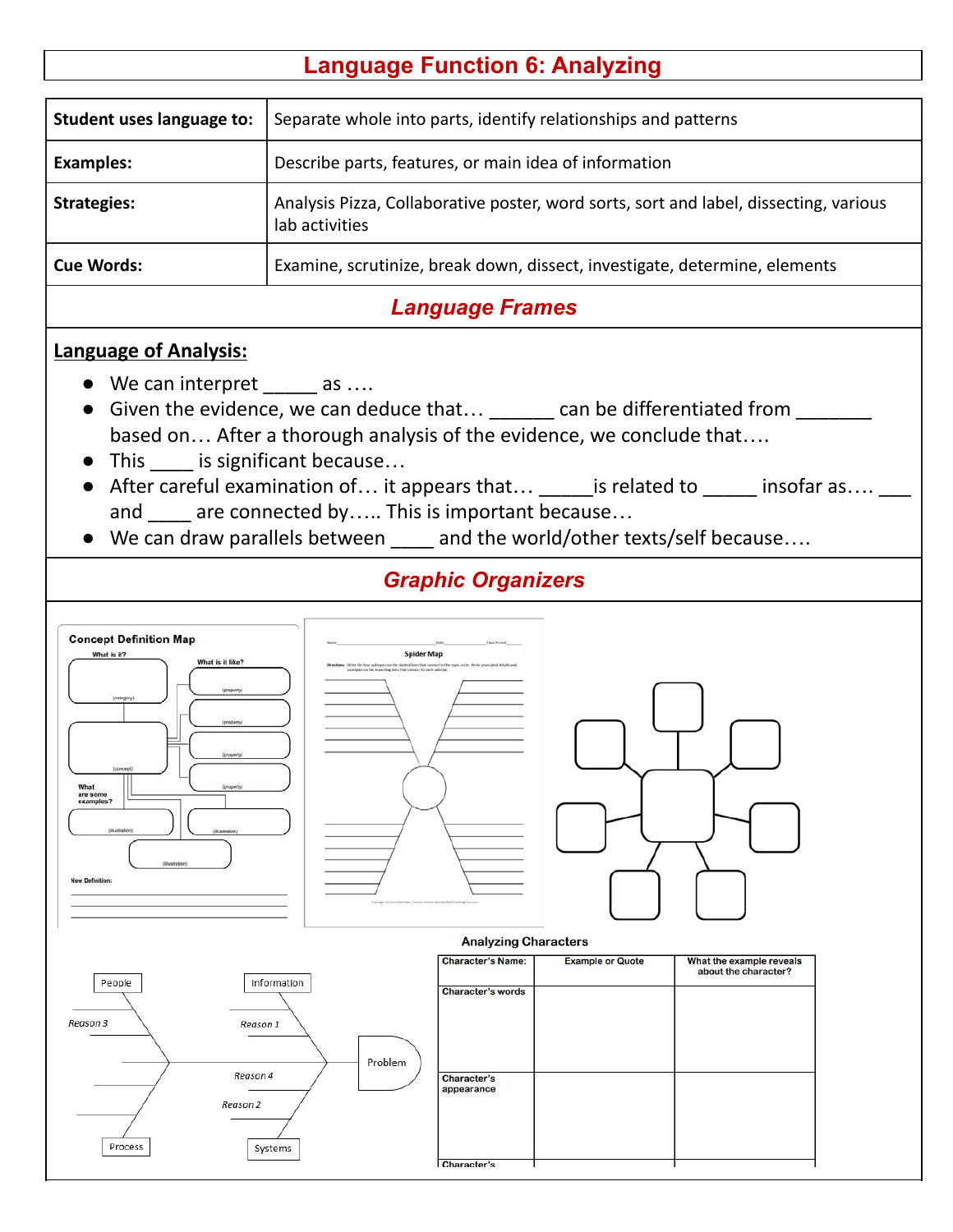# **Language Function 7: Inferring, Predicting and Hypothesizing**

| <b>Student uses</b><br>language to:                               | Make inferences, predict implications, hypothesize.                                                                                                                                                                                                      |                                                                                                                                         |                                                                     |                                       |                                                                                                       |                                                 |  |
|-------------------------------------------------------------------|----------------------------------------------------------------------------------------------------------------------------------------------------------------------------------------------------------------------------------------------------------|-----------------------------------------------------------------------------------------------------------------------------------------|---------------------------------------------------------------------|---------------------------------------|-------------------------------------------------------------------------------------------------------|-------------------------------------------------|--|
| <b>Examples:</b>                                                  | Describe reasoning process (inductive or deductive); Generate hypotheses to suggest causes<br>or outcomes; Describe observations using multiple senses                                                                                                   |                                                                                                                                         |                                                                     |                                       |                                                                                                       |                                                 |  |
| <b>Strategies:</b>                                                |                                                                                                                                                                                                                                                          | Guess and check, Scientific method, Seeking patterns, Using visuals and structure of a text to<br>predict topic, Pre-reading strategies |                                                                     |                                       |                                                                                                       |                                                 |  |
| <b>Cue Words:</b>                                                 | οf                                                                                                                                                                                                                                                       | Guess, conclude that, estimate, speculate, draw a conclusion, believe, due to, since, in light                                          |                                                                     |                                       |                                                                                                       |                                                 |  |
|                                                                   |                                                                                                                                                                                                                                                          |                                                                                                                                         | <b>Language Frames</b>                                              |                                       |                                                                                                       |                                                 |  |
| <b>Language of Prediction and Hypothesis:</b><br>further.<br>know | • I predict / imagine that<br>• Given $\dots$ , I hypothesize that $\dots$<br>If I use then I predict will happen.<br>Based on past results, I predict<br>I deduced  after analyzing ______<br>I foresee___________ because<br>I prognosticate because I | I discerned that __________ because                                                                                                     | Language of Inference Based on<br>that<br><b>Graphic Organizers</b> |                                       | • Based on I infer that<br>$\bullet$ linfer that based on<br>My conjecture on _______ is I anticipate |                                                 |  |
|                                                                   | <b>Hypothesis Matrix</b>                                                                                                                                                                                                                                 |                                                                                                                                         |                                                                     |                                       | I can make a                                                                                          |                                                 |  |
| Question                                                          | Conditional<br><b>Statement</b>                                                                                                                                                                                                                          | If, Then<br><b>Statement</b>                                                                                                            |                                                                     | Clues<br>These come from the<br>textl | PREDICTION<br>Prediction<br>What do you think will<br>happen?                                         | Confirmation<br>Was your prediction<br>correct? |  |
| <b>Text Clues</b><br>(What I Read) +                              | <b>Making an Inference Chart</b><br><b>Background Knowledge</b><br>(Schema)<br>(What I Already Know) =<br>@RachelOstrander2012                                                                                                                           | hference                                                                                                                                |                                                                     |                                       |                                                                                                       |                                                 |  |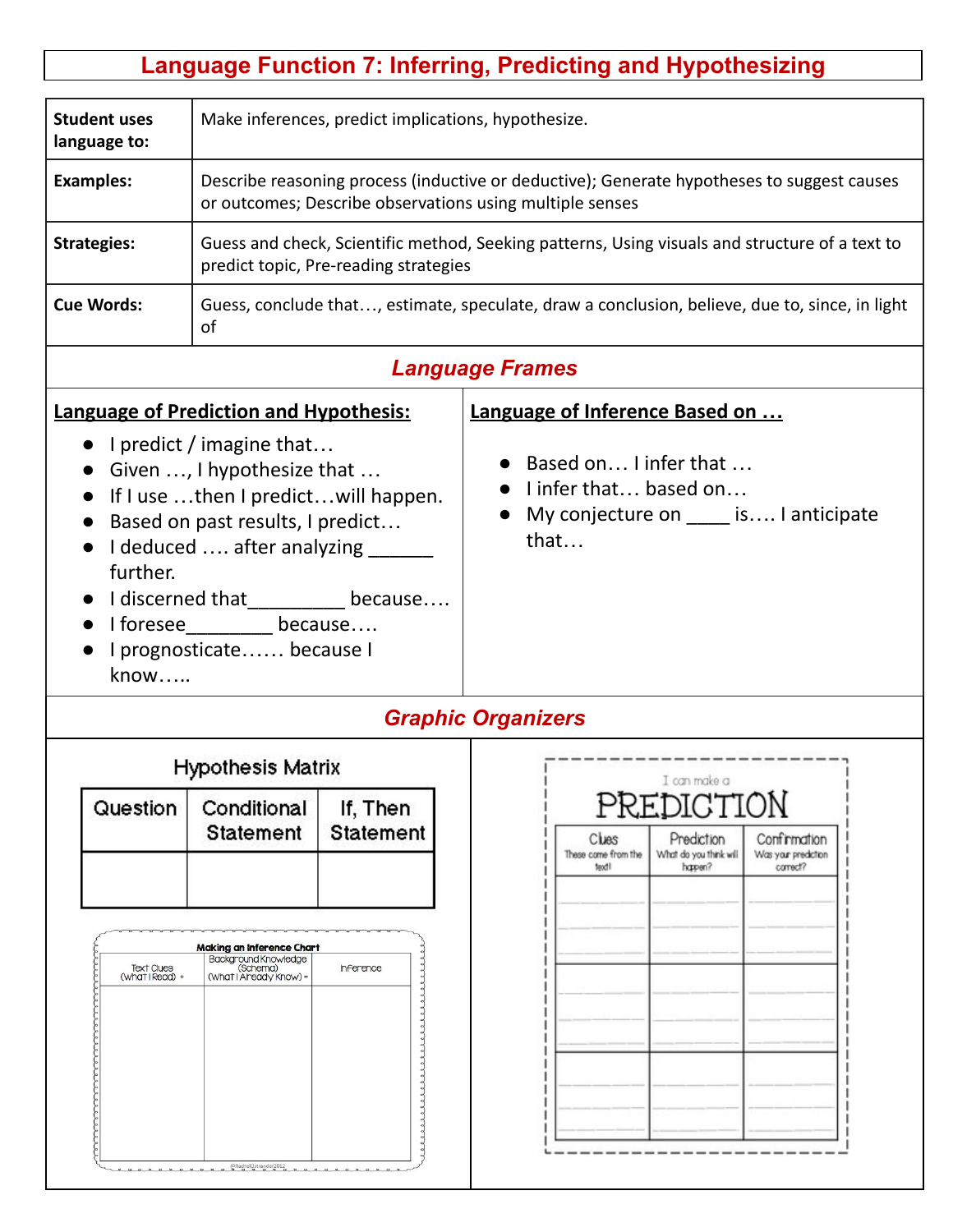# **Language Function 8: Justifying and Persuading**

| Student uses language to:                                                                                                                                                                     | Give reasons for an action, decision, point of view; convince others                                                                                                                                                 |                                                                                                                                                                                                                                              |                                                                                                                                                         |  |  |
|-----------------------------------------------------------------------------------------------------------------------------------------------------------------------------------------------|----------------------------------------------------------------------------------------------------------------------------------------------------------------------------------------------------------------------|----------------------------------------------------------------------------------------------------------------------------------------------------------------------------------------------------------------------------------------------|---------------------------------------------------------------------------------------------------------------------------------------------------------|--|--|
| <b>Examples:</b>                                                                                                                                                                              |                                                                                                                                                                                                                      | Tell why A is important and give evidence in support of a position.                                                                                                                                                                          |                                                                                                                                                         |  |  |
| <b>Strategies:</b>                                                                                                                                                                            |                                                                                                                                                                                                                      | Socratic Seminar, Think-Pair Share, Anticipatory Chart with Round Robin,<br>Rally-Robin Debate, Four Corners with justification, Error Analysis                                                                                              |                                                                                                                                                         |  |  |
| <b>Cue Words:</b>                                                                                                                                                                             |                                                                                                                                                                                                                      | Defend, show, rationalize, think, feel, because of, for this reason, due to, right,<br>argue, convince, influence, sway, urge, claim, beliefs, support, evidence, appeal,<br>should, must, ought to, have to, furthermore, moreover, clearly |                                                                                                                                                         |  |  |
|                                                                                                                                                                                               |                                                                                                                                                                                                                      | <b>Language Frames</b>                                                                                                                                                                                                                       |                                                                                                                                                         |  |  |
| Language of Justification:<br>I believe this because                                                                                                                                          |                                                                                                                                                                                                                      | <b>Language of Persuasion:</b>                                                                                                                                                                                                               | Based on the evidence presented so far, I believe that                                                                                                  |  |  |
| My primary reason for<br>thinking so is Perhaps<br>the most convincing                                                                                                                        | Although some people claim that, opponents argue<br>that<br>It is vital to consider                                                                                                                                  |                                                                                                                                                                                                                                              |                                                                                                                                                         |  |  |
| reason for this is                                                                                                                                                                            | The advantages of _____ outweigh the disadvantages of<br>insofar as<br>The statistics are misleading because they do/not<br>show<br>These [facts/reasons/data] strongly suggest that Yet<br>some argue strongly that |                                                                                                                                                                                                                                              |                                                                                                                                                         |  |  |
| <b>Graphic Organizers</b>                                                                                                                                                                     |                                                                                                                                                                                                                      |                                                                                                                                                                                                                                              |                                                                                                                                                         |  |  |
| vdenosii xampir<br>Roason 1<br>Evidence/Example<br>Evidence/Example<br>Character I<br>Reason 2<br>would Like<br>to Bo<br>Evidence/Example<br>Evidence/Example<br>Reason 3<br>Evidence/Example |                                                                                                                                                                                                                      |                                                                                                                                                                                                                                              | <b>Opinion Chart</b><br>Natre<br>Subject<br>Opinion<br>Reason<br>Reason<br>Reason<br>Reason<br>Elaboration<br>Elaboration<br>Elaboration<br>Elaboration |  |  |
| <b>T-Chart</b>                                                                                                                                                                                |                                                                                                                                                                                                                      |                                                                                                                                                                                                                                              |                                                                                                                                                         |  |  |
| <b>Looks Like</b>                                                                                                                                                                             | Sounds Like                                                                                                                                                                                                          |                                                                                                                                                                                                                                              | Conclusion<br>Remember by restate your opinion.                                                                                                         |  |  |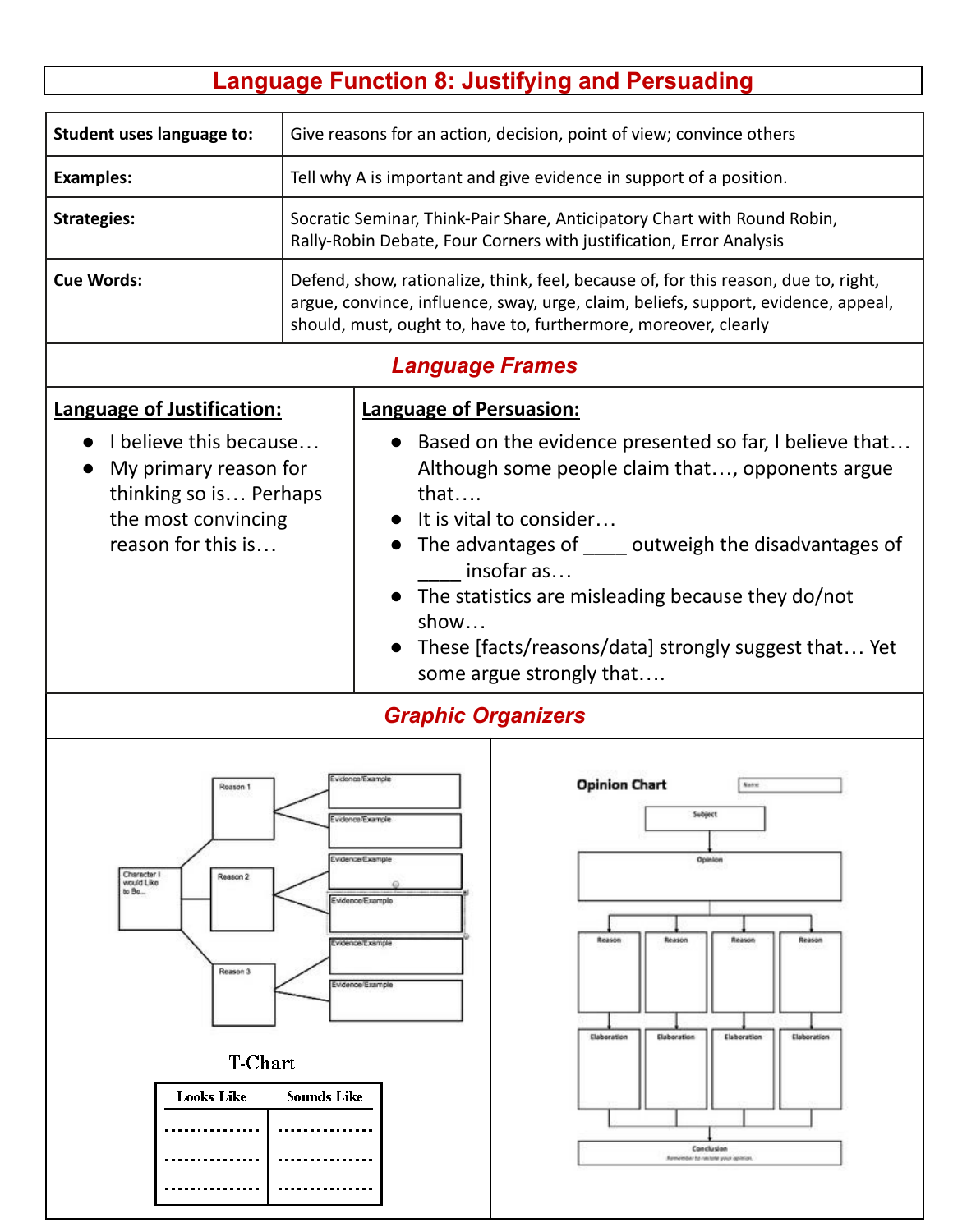# **Language Function 9: Solving Problems/Problem Solving**

| Student uses language to:                                                                                                                                                                                                                                                                                                                                                              | Define and represent a problem; determine a solution,                                                                                                                                                                                               |                                                                                                                                                                                                                                                                                                                                                                  |  |  |  |
|----------------------------------------------------------------------------------------------------------------------------------------------------------------------------------------------------------------------------------------------------------------------------------------------------------------------------------------------------------------------------------------|-----------------------------------------------------------------------------------------------------------------------------------------------------------------------------------------------------------------------------------------------------|------------------------------------------------------------------------------------------------------------------------------------------------------------------------------------------------------------------------------------------------------------------------------------------------------------------------------------------------------------------|--|--|--|
| <b>Examples:</b>                                                                                                                                                                                                                                                                                                                                                                       | own words                                                                                                                                                                                                                                           | Describe the problem solving process or procedures; re-state the problem in their                                                                                                                                                                                                                                                                                |  |  |  |
| <b>Strategies:</b>                                                                                                                                                                                                                                                                                                                                                                     | Collaborative Poster, Sage-Scribe, Mix and Match, Manipulatives, Creating a<br>Mnemonic, Mathematically Speaking (ally Speaking), Fold-ables, Pass the<br>Envelope, Gallery Walk, Reciprocal Teaching, Create- Exchange- Access, Quiz-Quiz<br>Trade |                                                                                                                                                                                                                                                                                                                                                                  |  |  |  |
| <b>Cue Words:</b>                                                                                                                                                                                                                                                                                                                                                                      | Solve, figure out, think about, find, conflict, difficult question, situation                                                                                                                                                                       |                                                                                                                                                                                                                                                                                                                                                                  |  |  |  |
| <b>Language Frames</b>                                                                                                                                                                                                                                                                                                                                                                 |                                                                                                                                                                                                                                                     |                                                                                                                                                                                                                                                                                                                                                                  |  |  |  |
| <b>Language of Describing Problems:</b><br>A way of thinking about solving this<br>problem is<br>In order to solve this problem we must<br>first/initially<br>This problem is similar to<br>We need to identify<br>One way to visualize this problem is<br>Let's break this into parts. First,<br>Another way of looking at this problem<br>is<br>The most important thing to remember |                                                                                                                                                                                                                                                     | <b>Language of Explaining Solutions:</b><br>• A diagram or symbol that might<br>represent this solution is<br>• We know our solution is correct<br>because<br>• The solution to this problem is<br>• I know I have solved the problem<br>because<br>• The solution to this problem will<br>require<br>• A critical element of the solution to this<br>problem is |  |  |  |

| Topic:<br>Attention Getter:<br>Thesis:<br>Problem paragraph introductory sentence:<br>Support 1<br>Support 2 | <b>Problem/Solution Outline</b><br>Who<br>What<br>Where<br>Problem<br>When<br>Why<br>How                    |
|--------------------------------------------------------------------------------------------------------------|-------------------------------------------------------------------------------------------------------------|
| Solution paragraph introductory sentence:<br>Solution 2<br>Solution 1<br>Solution 3<br>Conclusion            | <b>Results</b><br><b>Attempted<br/>Solutions</b><br>1.<br><b>Solution</b><br>2.<br>2.<br><b>End Results</b> |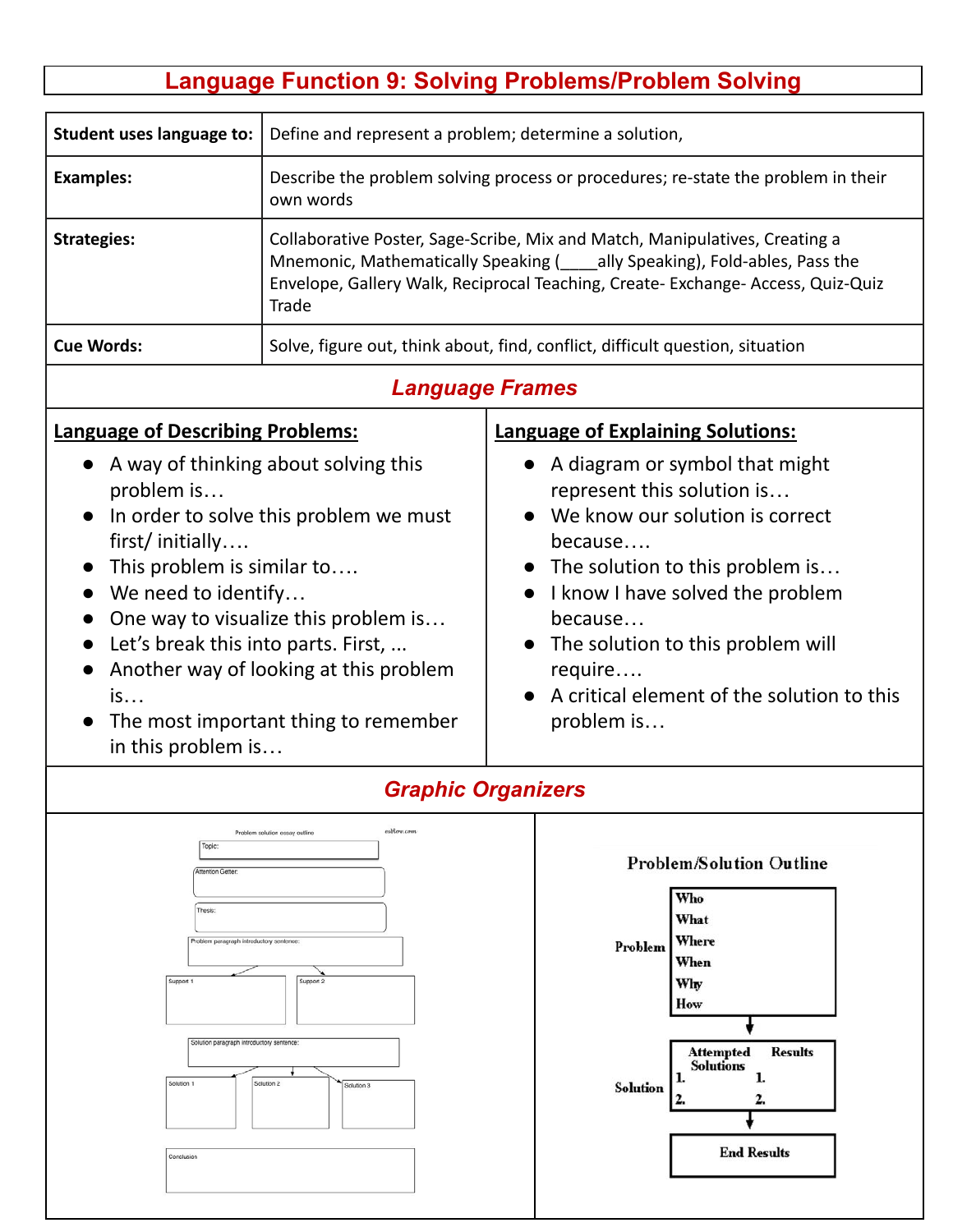# **Language Function 10: Synthesizing**

| <b>Student uses language to:</b>                                                                                      | Combine or integrate ideas to form a whole group                                                                                                                                                                                                                                               |  |                                                                                                                                                                                                                                                                                                                                                                                                                                                                                                      |  |  |
|-----------------------------------------------------------------------------------------------------------------------|------------------------------------------------------------------------------------------------------------------------------------------------------------------------------------------------------------------------------------------------------------------------------------------------|--|------------------------------------------------------------------------------------------------------------------------------------------------------------------------------------------------------------------------------------------------------------------------------------------------------------------------------------------------------------------------------------------------------------------------------------------------------------------------------------------------------|--|--|
| <b>Examples:</b>                                                                                                      | Summarize information; incorporate new information                                                                                                                                                                                                                                             |  |                                                                                                                                                                                                                                                                                                                                                                                                                                                                                                      |  |  |
| <b>Strategies:</b>                                                                                                    | Allow students to create their own problem, Collaborative Poster, Compare- Contrast<br>Matrix, Creating a Mnemonic, ThINK- Pair Share, Writing Summaries, Reports,<br>Mathematically Speaking, Fold-ables, Analysis Pizza, Jigsaw, Pass the Envelope,<br>Create- Exchange- Access, Window Pane |  |                                                                                                                                                                                                                                                                                                                                                                                                                                                                                                      |  |  |
| <b>Cue Words:</b>                                                                                                     | Combine, merge, form, put together, synthesis, combination                                                                                                                                                                                                                                     |  |                                                                                                                                                                                                                                                                                                                                                                                                                                                                                                      |  |  |
|                                                                                                                       | <b>Language Frames</b>                                                                                                                                                                                                                                                                         |  |                                                                                                                                                                                                                                                                                                                                                                                                                                                                                                      |  |  |
| <b>Language of Describing Problems:</b><br>s idea.<br>As ____already mentioned                                        | My idea is similar to/related to<br>I agree/disagree with ___________that<br>My idea builds upon ________ 's idea.                                                                                                                                                                             |  | <b>Language of Explaining Solutions:</b><br>• The main point(s) is/ are<br>The point that _______ makes is related to<br>$\mathsf{in}\ \mathsf{that}\dots$<br>• The significance of ______ is<br>From my perspective, ______ means<br>The concept of ______ can be expressed as<br>Our conclusion is a synthesis of ______ and<br>• I feel that _____ and ____'s viewpoints are<br>related in that<br>My visual represents a synthesis of same and<br>because<br>While creating ______, I built upon |  |  |
| Name:<br>Topic: _<br><b>Main Idea</b> (What the text is mostly about)<br>Detail #1<br>Detail #2<br><b>Conclusion:</b> | <b>Graphic Organizers</b><br>Date: $\frac{1}{1}$ /<br><b>Main Idea &amp; Details</b><br>(Describe the main idea of the topic and specify some details)<br>Detail #3<br>www.free-printable-paper.com                                                                                            |  | Research Paper Graphic Organizer<br>Facts<br>Facts<br><b>Anollary Ques</b><br><b>Ancillary Crue</b><br>Ancillary Cues<br>Analilary Cu<br>Facts<br><b>'Main Research Cues</b><br>Ancillary Cur                                                                                                                                                                                                                                                                                                        |  |  |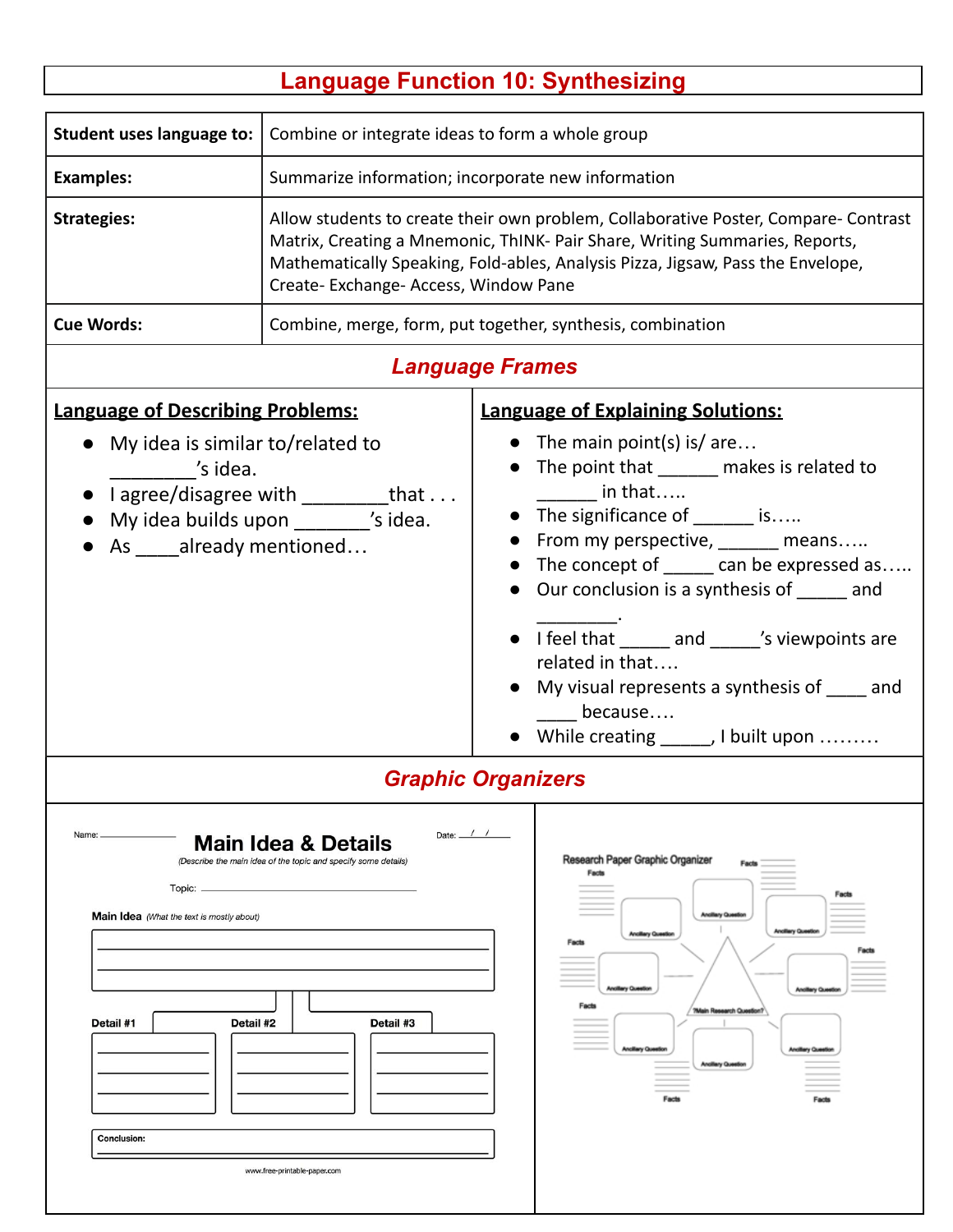## **Language Function 11: Evaluation**

| Student uses language to: | Assess and verify aspects/properties/validity of an object, idea or decision.                                                                      |
|---------------------------|----------------------------------------------------------------------------------------------------------------------------------------------------|
| <b>Examples:</b>          | Identify criteria, Explain priorities, Indicate reasons for judgment, Confirm truth                                                                |
| <b>Strategies:</b>        | Thumbs up/down, Colored cards (green - agree; red - disagree), Fist of 5 (level of<br>agreement), Quickwrite                                       |
| <b>Cue Words:</b>         | Judge, critique, assess, assessment, value, worth, based on, judgment, criteria,<br>favorable, unfavorable, reason, evaluate, evaluation, features |

### *Language Frames*

#### **Language of Evaluating:**

- Based on ... I determined that ... \_\_\_\_\_\_\_'s judgment of ... was ... because ...
- The critique of \_\_\_\_\_\_ was favorable/unfavorable because …
- We/They judge \_\_\_\_\_\_\_ to be \_\_\_\_\_\_ because ....
- We/I evaluated on the following criteria ...
- Lassess that.... After inspecting.... I have determined...
- After carefully scrutinizing \_\_\_\_\_\_ I believe that….
- My interpretation of is...
- When ranking its importance, I feel that… because…

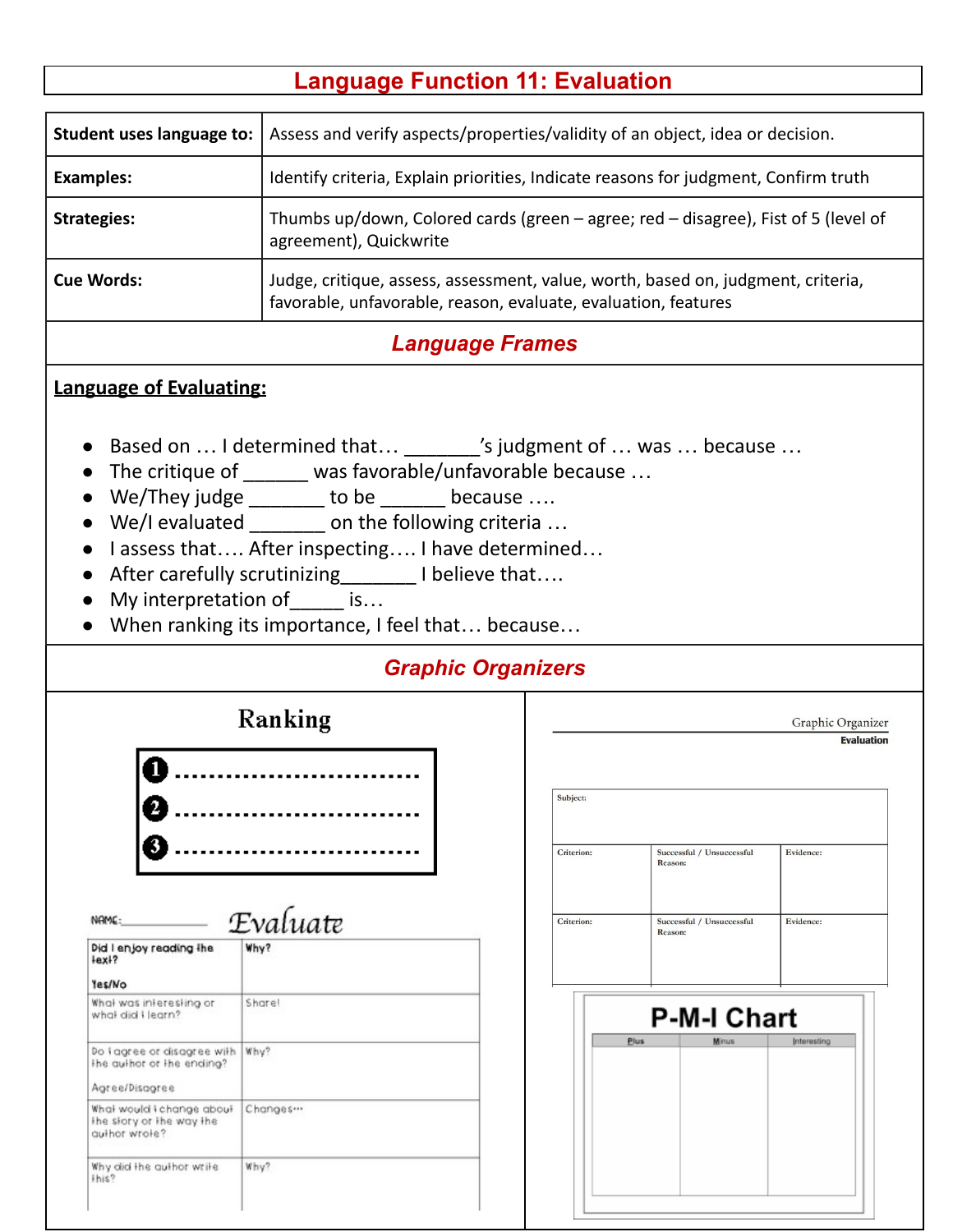# **Language Function 12: Cause and Effect**

| <b>Student uses</b><br>language to:                                                                                                                                                                                                                                        | Describe why and how relationships and patterns exist between events, ideas, processes,<br>problems; Identify consequences that led to the outcome                                                                                                                                                                                                                                                                                                                                                                                                                                                                                                                            |  |                                                                                                                                                                                             |  |  |
|----------------------------------------------------------------------------------------------------------------------------------------------------------------------------------------------------------------------------------------------------------------------------|-------------------------------------------------------------------------------------------------------------------------------------------------------------------------------------------------------------------------------------------------------------------------------------------------------------------------------------------------------------------------------------------------------------------------------------------------------------------------------------------------------------------------------------------------------------------------------------------------------------------------------------------------------------------------------|--|---------------------------------------------------------------------------------------------------------------------------------------------------------------------------------------------|--|--|
| <b>Examples:</b>                                                                                                                                                                                                                                                           | Make a graphic organizer to define the events leading up to the outcome or the possible<br>outcomes based on a particular cause                                                                                                                                                                                                                                                                                                                                                                                                                                                                                                                                               |  |                                                                                                                                                                                             |  |  |
| <b>Strategies:</b>                                                                                                                                                                                                                                                         | 1) Categories on a Wall/Sort and Label-Categories are provided and students develop list<br>or students develop own categories based on given list; 2) Mix-n-Match cards-Students<br>work in groups to match causes with effects; 3) Foldables; 4) Gallery Walk/Pass the<br>Envelope-A cause or effect is given and students either rotate around the room or pass the<br>problem from group to group to identify possible causes or effects; 5) Trading Cards-One<br>cause or one effect is given on a card to each student. They develop an opposite idea for<br>what they have and walk around the room to share. After sharing they trade cards to share<br>with another. |  |                                                                                                                                                                                             |  |  |
| <b>Cue Words:</b>                                                                                                                                                                                                                                                          | Therefore, consequently, thus, as a result of, since, because, in order to, ifthen                                                                                                                                                                                                                                                                                                                                                                                                                                                                                                                                                                                            |  |                                                                                                                                                                                             |  |  |
|                                                                                                                                                                                                                                                                            |                                                                                                                                                                                                                                                                                                                                                                                                                                                                                                                                                                                                                                                                               |  | <b>Language Frames</b>                                                                                                                                                                      |  |  |
| <b>Language of Explaining Causes:</b><br>Even though many people thought the<br>cause was , I believe it was<br>The most likely reason for was<br>I hypothesize that made them<br>That wasn't caused by  because<br>Several factors contributed to the<br>outcome. Namely, |                                                                                                                                                                                                                                                                                                                                                                                                                                                                                                                                                                                                                                                                               |  | <b>Language of Describing an Effect:</b><br>was a result of<br>• Theled to, which led to<br>The change resulted in<br>It combines withto produce                                            |  |  |
|                                                                                                                                                                                                                                                                            | <b>Graphic Organizers</b>                                                                                                                                                                                                                                                                                                                                                                                                                                                                                                                                                                                                                                                     |  |                                                                                                                                                                                             |  |  |
| Goals<br>Person 1<br>Group 1<br>Action .<br>Action<br><b>Outcomes</b><br>Person 1<br>Group 1                                                                                                                                                                               | <b>Human Interaction Outline</b><br>Goals<br>Person 2<br>Group 2<br>Interaction<br>Reaction<br><b>Reaction 1</b><br><b>Reaction 2</b><br><b>Outcomes</b><br>Person 2<br>Group 2                                                                                                                                                                                                                                                                                                                                                                                                                                                                                               |  | <b>Cause and Effect Graphic Organizer</b><br>Directions: Record the cause and effect rel<br><b>Effect</b><br>Cause<br>⇒<br>⇒<br>⇒<br>⇒<br>Effect<br>Cause<br>Effect<br>Effect<br>O By Kiler |  |  |